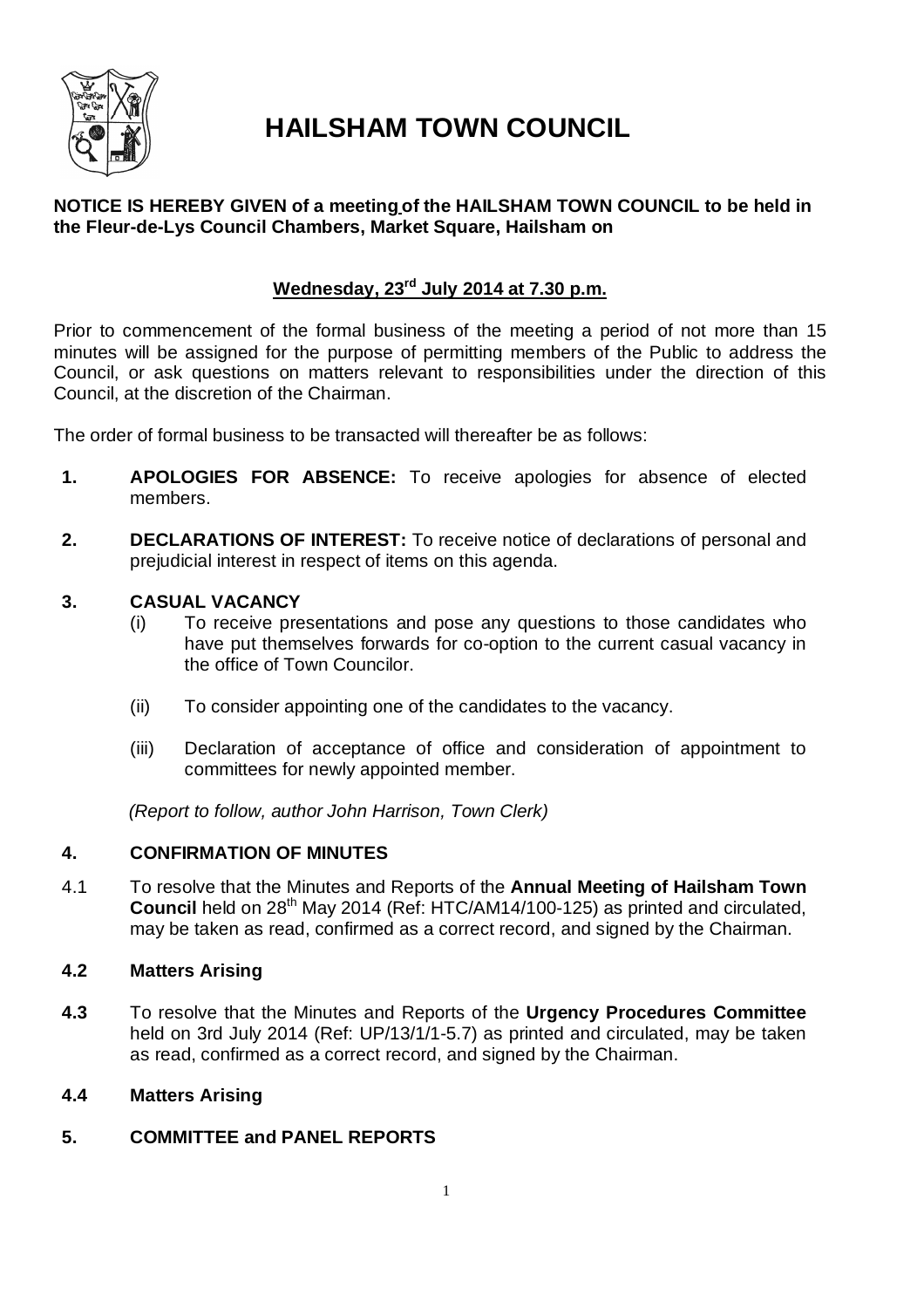*(A list of committee/panel minutes attached – Please notify the Town Clerk [email: john.harrison@hailsham-tc.gov.uk telephone: 01323 445731] as soon as possible if you wish to reserve an item on any of the following committees or panels)*

- 4.1 To (a) note the reserved paragraphs (minutes) of the Committee/Panel Reports notified to the Town Clerk prior to the meeting, and
	- (b) receive request to reserve any additional paragraphs (minutes) of the Committee/Panel Reports
- 4.2 To receive "unreserved" paragraphs (minutes) of the following Reports of Committees/Panels (as printed and circulated), and approve and adopt the recommendations contained therein.

# **A. Finance, Budget and Resources Committee Meeting (9<sup>th</sup> July 2014)**

**B. Planning and Development Committee Meetings (3<sup>rd</sup> June 2014, 24<sup>th</sup> June** 2014 and  $15^{th}$  July 2014)

# **C.** Business Enterprise Committee Meeting (10<sup>th</sup> July 2014)

- **D.** Festivities and Events Committee Meetings (2<sup>nd</sup> June 2014 and 8<sup>th</sup> July 2014)
- **E. Parks, Open Spaces and Sports Committee Meeting (25<sup>th</sup> June 2014)**
- **F. Council projects and Assets Committee Meeting (23<sup>rd</sup> June 2014)**

# **5. UPDATE ON MATTERS IN PROGRESS**

To receive an oral report form the Town Clerk on matters in progress.

### **6. GENERAL POWER OF COMPETENCE**

To consider the passing of a resolution that the council is now eligible to start using the General Power of Competence *(Report to follow, author John Harrison, Town Clerk)*

### **7. FOUR MARKET SQUARE**

To receive an update regarding the leasing of the Town Council owned property at Four Market Square and consider options. *(Report to follow, author John Harrison, Town Clerk)*

### **8. NORTH STREET BUS SHELTER**

To consider the funding of the extension to the existing bus shelter in North Street**.**  *(Report to follow, author Mickey Caira, Deputy Town Clerk and Business Enterprise Manager)*

# **9. ANNUAL TOWN MEETING 2015**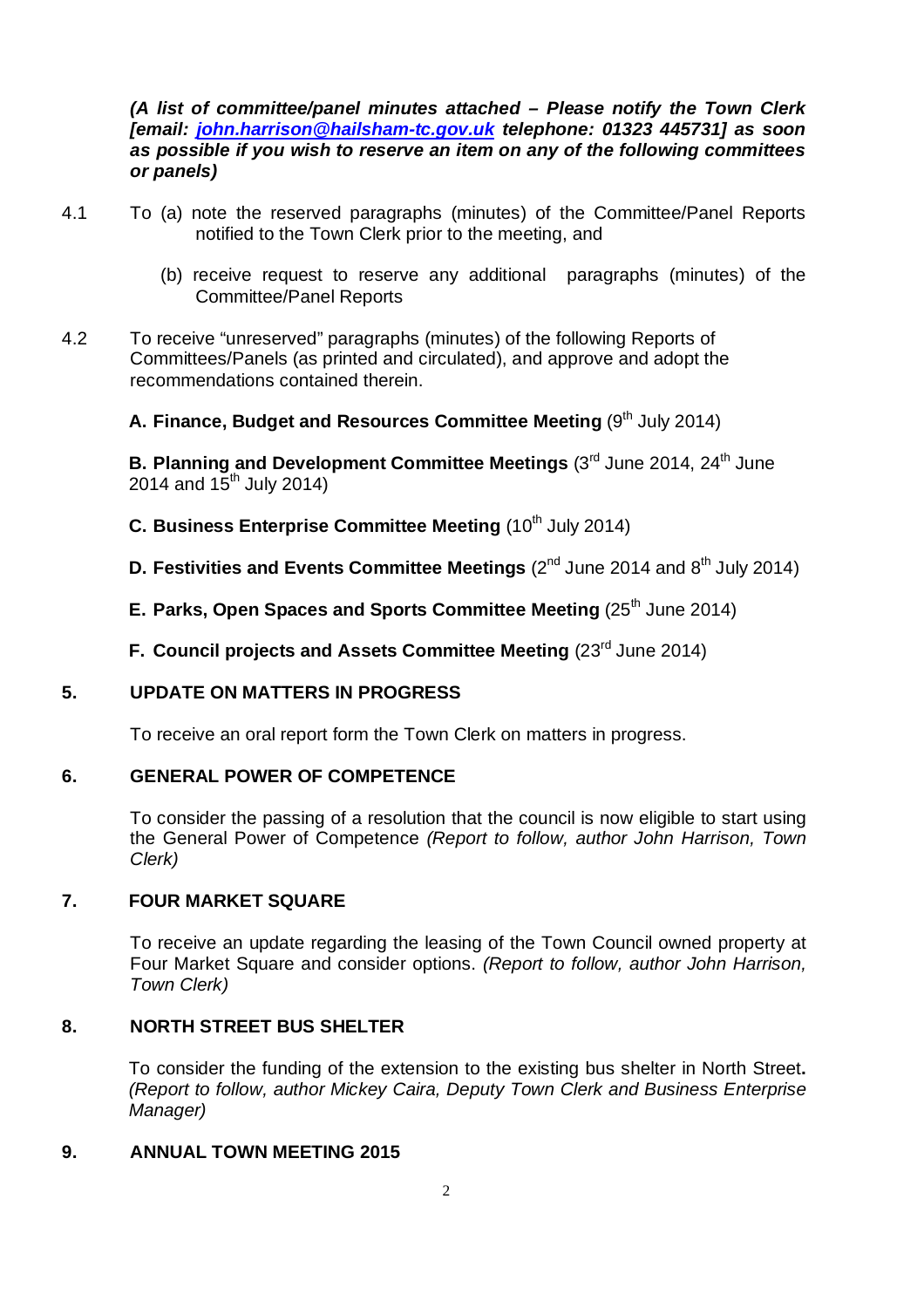To consider the necessity of changing the date or venue for the Annual Town Meeting in 2015 *(Report to follow, author John Harrison, Town Clerk)*

# **10. COUNCILLORS' QUESTIONS/INFORMATION FORUM**

(at the Chairman's discretion).

 JOHN HARRISON Town Clerk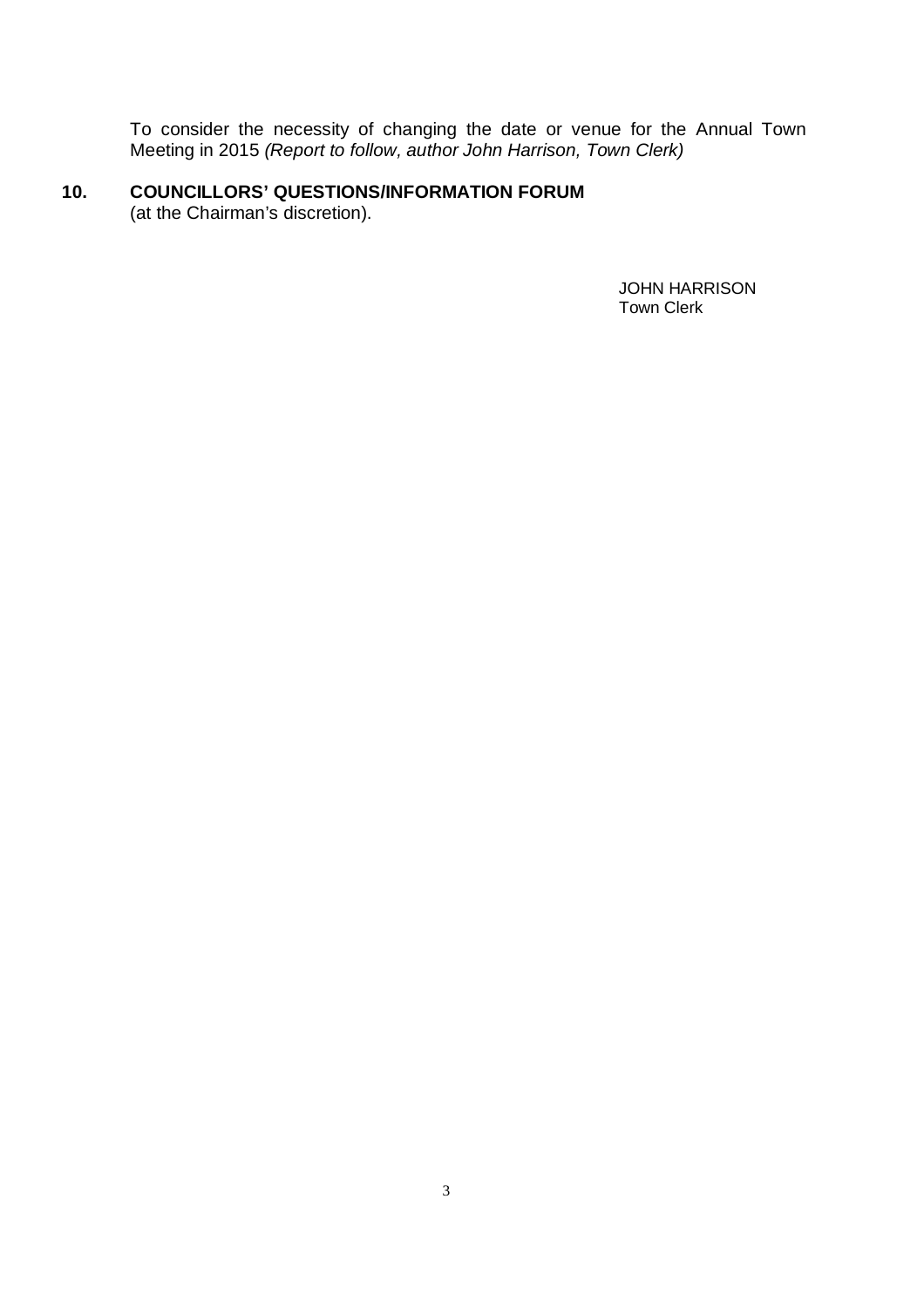

# **HAILSHAM TOWN COUNCIL**

**MINUTES** of the Meeting of Hailsham Town Council, held at the Fleur-de-Lys Council Chambers/Meeting Rooms, Market Square, Hailsham, on Wednesday 23<sup>rd</sup> July 2014 at 7.30 p.m.

# **Public Question Time**

Prior to commencement of the formal business of the meeting a period of not more than 15 minutes had been assigned for the purpose of permitting members of the public present to address the Assembly, or ask questions (on matters relevant to the responsibilities of the Town Council) at the invitation and discretion of the presiding Chairman.

Mr Adams of London Road addressed the meeting. He was aware that Hailsham Town Council was not the planning authority but, nonetheless, wished to raise his concerns over the housing development at Oaklands.

He was concerned that Wealden District Council had given delegated authority to officers to determine rather than the matter going to Planning Committee.

With the propensity of new housing Mr Adams was concerned that no thought appeared to have been given to the amount of infrastructure needed for the residents of this new housing, particularly in relation to healthcare and education.

The Chairman explained that Hailsham Town Council's Planning and Development Committee had opposed the Oaklands development.

Councillor W. Bentley declared an interest as he is an East Sussex County Councillor and is on the Health and Wellbeing Board.

- HTC/14/2/ 126 **Present:** Councillors: Mrs. S. J. Bentley (Chairman), W. A. Bentley, J. L. Blake, Ms C. V. Collinson, N. A. Collinson, Mrs. J. Cook, W. F. Crittenden, R. T. Grocock, Mrs. S. E. Henstock, Mrs. B. Holbrook, P. S. Holbrook, B. Marlowe, Ms A. O' Rawe (Vice Chairman), Mrs. M. Skinner and S Towner.
- 127 **Officers in Attendance:** J. Harrison (Town Clerk), M. Caira (Deputy Town Clerk and Business Enterprise Manager), D. Saxby and T. Hall.

### 128 **Apologies for Absence:**

Apologies for absence were received and accepted from Councillors Mrs. M. Burt, N. S. Coltman, G. G. Rowe, Mrs. M. Rowe, Mrs. D. Ryan, M. Ryan and C. Triandafyllou.

### **Declarations of Interest**

129.1 Councillor Crittenden declared a personal interest in agenda item 3 – Casual Vacancy as he is related to one of the candidates. He said he would not participate in the vote.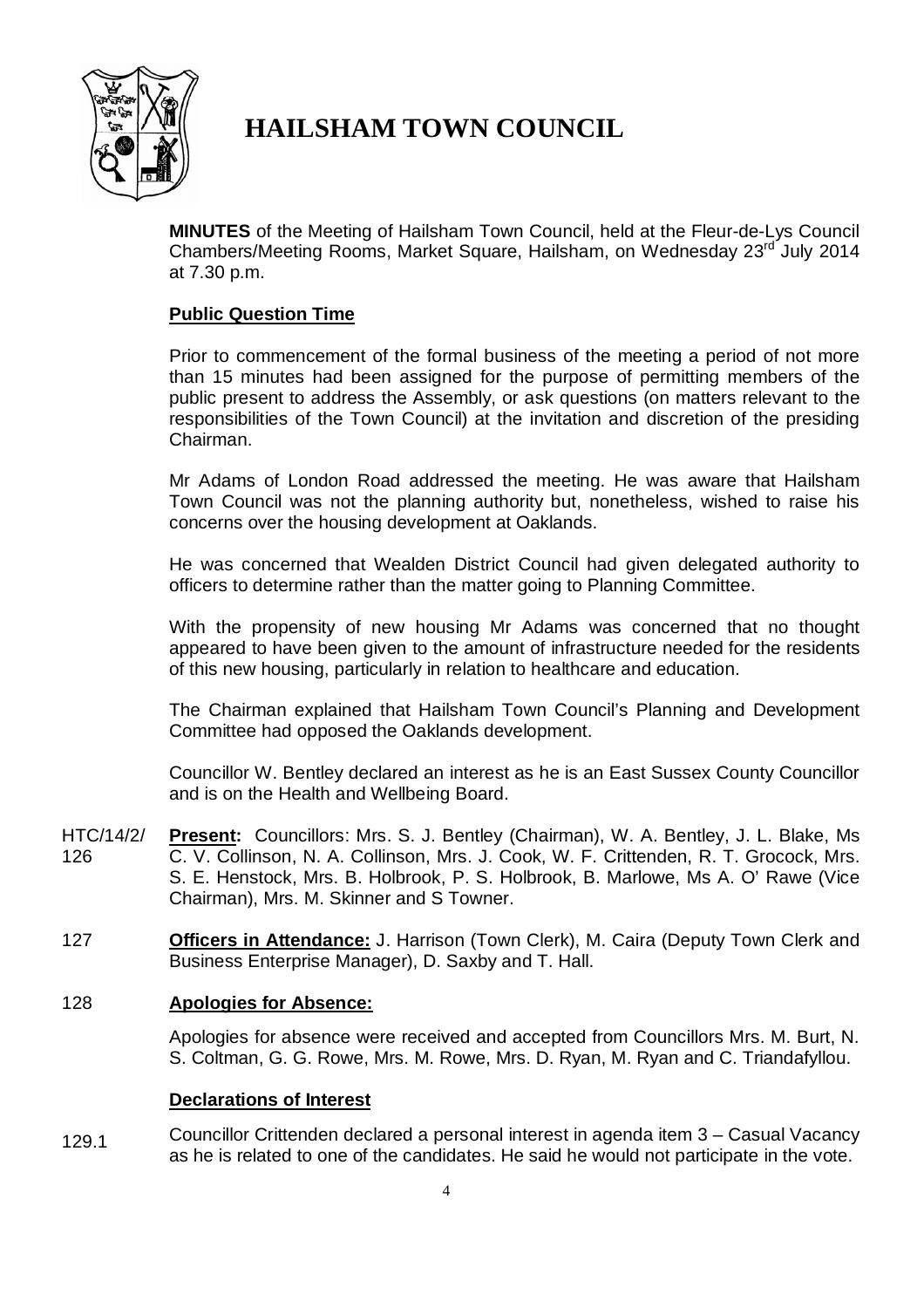129.2 Councillor P. Holbrook declared an interest in agenda item 3 – Casual Vacancy as he had just spent a week in France with one of the candidates on a twinning trip.

#### **Casual Vacancy**

- 130.1 The Town Clerk said that there were five candidates standing for the one co-opted vacancy, copies of their written statements had been circulated with the agenda. The vote would be by exhaustive ballot. The candidates were: Mr. K. Hinton, Mr. J. Puttick, Mr. A. Stevens, Mrs. D. Warner and Professor D. Younge,
- 130.2 Councillor W. Bentley proposed that voting should be by secret ballot. This was agreed.
- 130.3 The five candidates took it turns to make a statement and answer members' questions.
- 130.4 The Town Clerk announced that Mr. J. Puttick had received more than 50 per cent. of the votes cast on the first round of voting and was, therefore, duly co-opted to serve on Hailsham Town Council until May 2015.
- 130.5 Mr. J. Puttick signed the Declaration of Office book.

#### 131 **Confirmation of Previous Minutes**

**RESOLVED** that the Minutes and Reports of the meeting of the Annual Meeting of Hailsham Town Council (Ref: HTC/AM14/100-125) held on 28<sup>th</sup> May 2014 were confirmed as a correct record, and signed by the Chairman.

#### 132 **Matters Arising**

None.

133 **RESOLVED** that the Minutes and Reports of the meeting of the Urgency Procedures Committee (Ref: UP/14/1/1-5.7) held on  $3<sup>rd</sup>$  July 2014 were confirmed as a correct record, and signed by the Chairman

#### 134 **Matters Arising**

None.

### **Committee and Panel Reports**

135 **RESOLVED**, after consideration in accordance with Standing Order 18(e), to receive the following reports of Committees, to approve and adopt the recommendations contained therein and the actions taken as reported therein**.**

> **G.** Finance, Budget and Resources Committee Meeting (9<sup>th</sup> July 2014) **H.** Planning and Development Committee Meetings (3<sup>rd</sup> June 2014, 24<sup>th</sup> June 2014 and  $15^{th}$  July 2014)

**I.** Business Enterprise Committee Meeting (10<sup>th</sup> July 2014)

**J.** Festivities and Events Committee Meetings  $(2^{nd}$  June 2014 and  $8^{th}$  July 2014)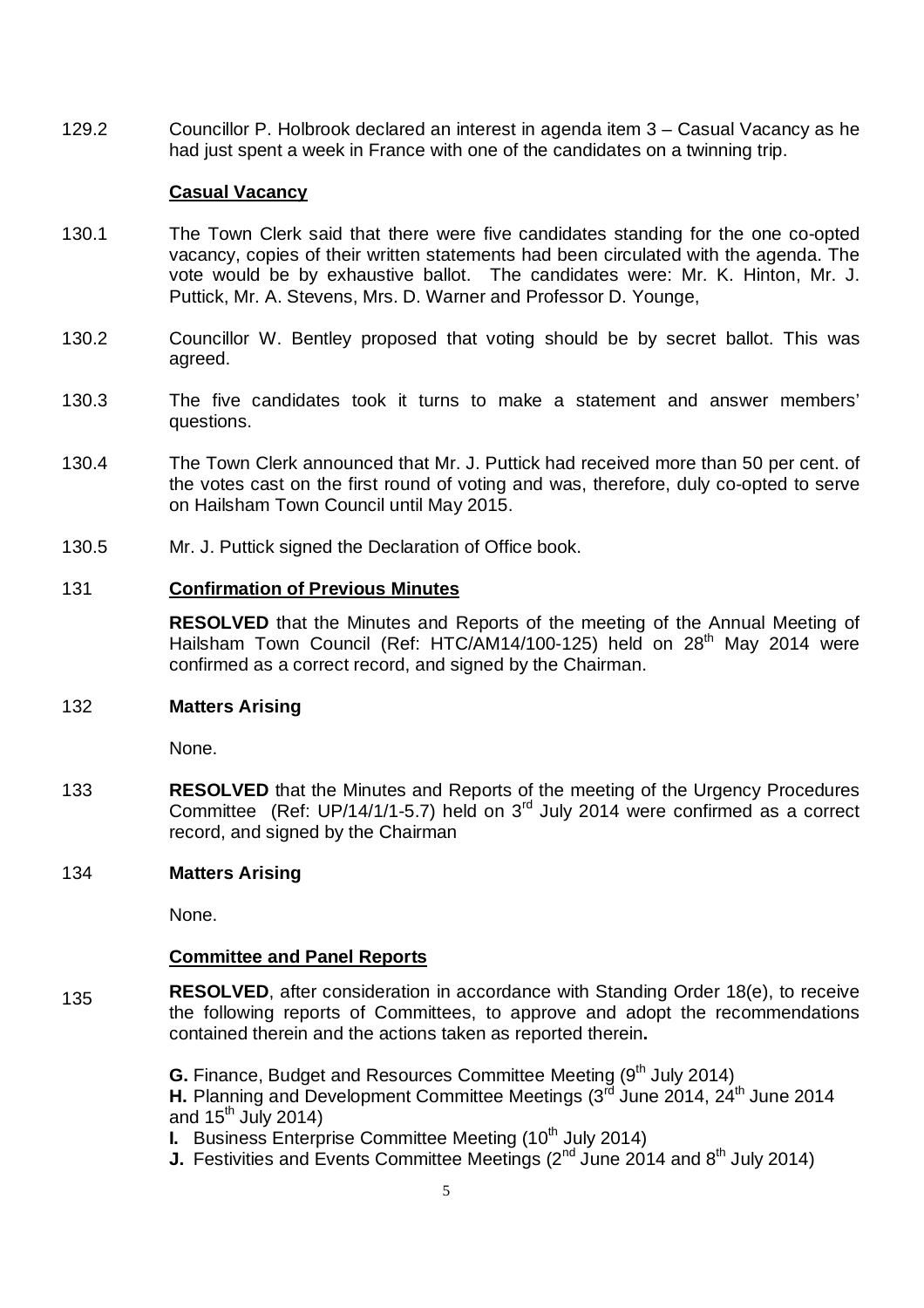**K.** Parks, Open Spaces and Sports Committee Meeting (25<sup>th</sup> June 2014) **L.** Council projects and Assets Committee Meeting (23<sup>rd</sup> June 2014)

### 136 Business Enterprise Committee 10<sup>th</sup> July 2014

Minute 21 – Committee Terms of Reference

Councillor W. Bentley said he was concerned that Hailsham and District Chamber of Commerce was the only organisation named as a potential co-optee to the Committee. It should be open to all organisations to apply.

**RESOLVED** to amend the minute to read "all appropriate organisations".

### 137 **Update on Matters in Progress**

The Town Clerk reported on progress on areas of work of the Town Council. The Chairman congratulated the Town Clerk on achieving CiLCA status.

#### **General Power of Competence**

- 138.1 The Town Clerk referred members to the officer's report circulated with the agenda and as Appendix HTC/13/2/138A to these minutes.
- 138.2 **RESOLVED** that Hailsham Town Council is eligible to use the General Power of Competence.

#### **4 Market Square**

- 139.1 Councillor W. Bentley declared a prejudicial interest in this agenda item as the company concerned had been investigated by East Sussex County Council's Adult Social Care service. He left the room for the duration of the discussion.
- 139.2 The Town Clerk referred members to the officer's report circulated with the agenda and as Appendix HTC/13/2/139A to these minutes.

#### 139.3 **RESOLVED**

a) that the short-term lease is extended by one month for existing tenants on the condition that the rent and resulting legal costs are paid for in advance, and

b) to delegate authority to the Town Clerk to market the property through a local commercial letting agent with a view to securing a long-term tenant for the property.

#### **North Street Bus Shelter**

- 140.1 Members were asked to consider the funding to the existing bus shelter in North Street as detailed in the officer's report circulated with the agenda and as Appendix HTC/13/2/140A to these minutes.
- 140.2 **RESOLVED** to allocate up to £3,600 from the balance of the Transport Grant to part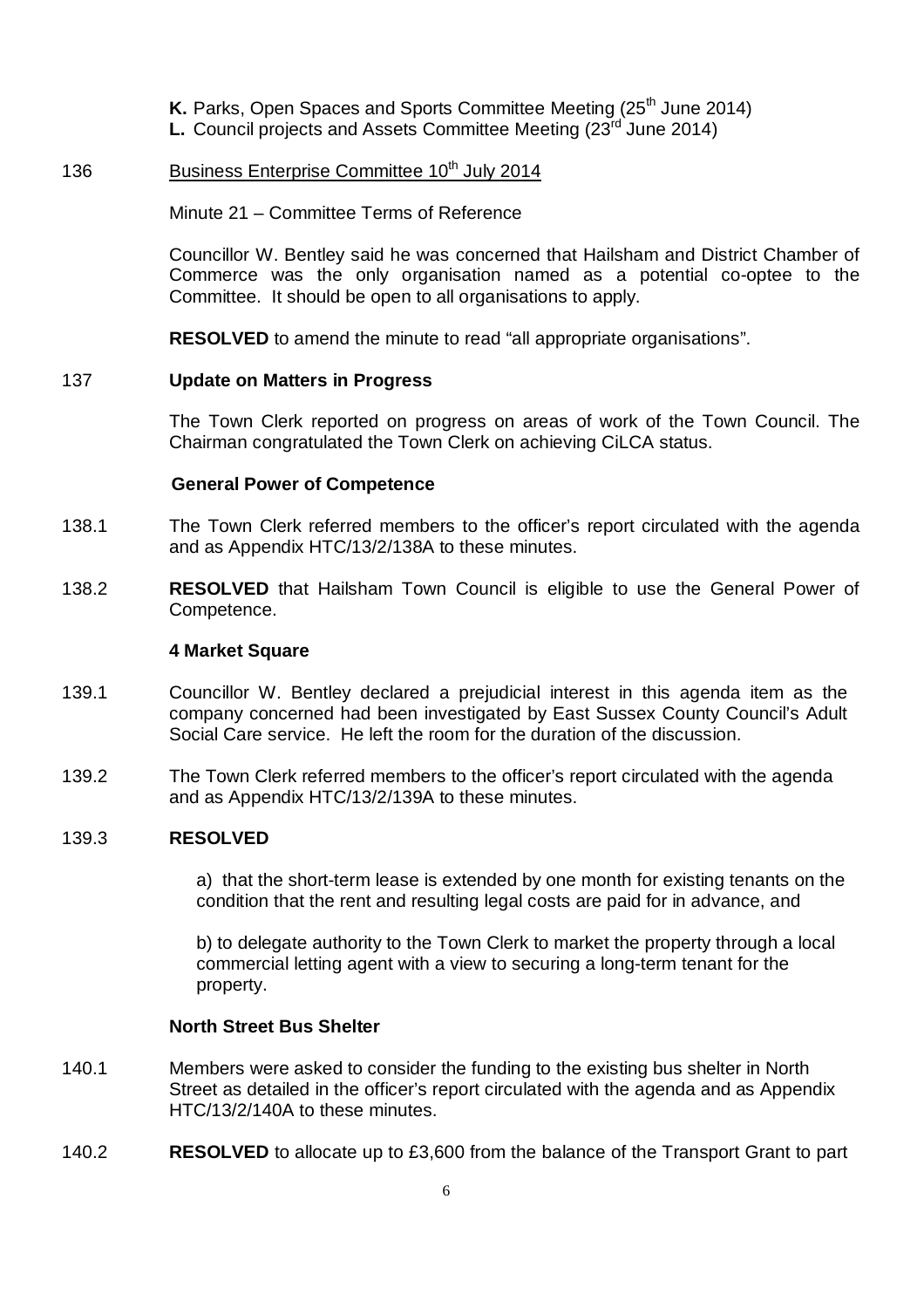fund the extension of the North Street Bus Shelter.

### **Annual Town Meeting 2015**

- 141.1 The Town Clerk said that since resolving to the Annual Town Meeting on 23<sup>rd</sup> April 2015, he had been informed that the venue – the Civic Community Hall – was no longer available between  $13<sup>th</sup>$  April and  $15<sup>th</sup>$  May 2015.
- 141.2 **RESOLVED** to change the date of the 2015 Annual Town Meeting to Tuesday 7<sup>th</sup> April 2015.

# **Councillors' Questions/Information Forum**

#### 142 Electors' Registration

Councillor N. Collinson advised that the system for registering electors had changed and Wealden District Council could provide leaflets on the new system.

#### 143 Seating Arrangements

Councillor Crittenden said that it was at times difficult to hear what was being said at the end of the room furthest from the Chairman. He asked that members and officers be mindful of this in the future.

Councillor Blake suggested investigating the possibility of alternative seating arrangements.

#### 144 Eastside Youth Café

Councillor Towner advised that the youth café situated at the Maurice Thornton Pavilion had been broken into and a number of items had been stolen.

As there was some criticism of the police response by some members, Councillor W. Bentley declared an interest as he is Vice Chairman of the Sussex Police Committee.

#### 145 Town Council Agenda

Councillor W. Bentley said he was concerned that the Hailsham Town Council agenda and reports were sent by various emails, He asked that the Chairman and Town Clerk discuss how all relevant papers were sent in one document.

There being no other business, the meeting closed at 9.13pm.

**CHAIRMAN**

Global/Minutes and Agendas/DS/HTC Minutes 17<sup>th</sup> July 2013.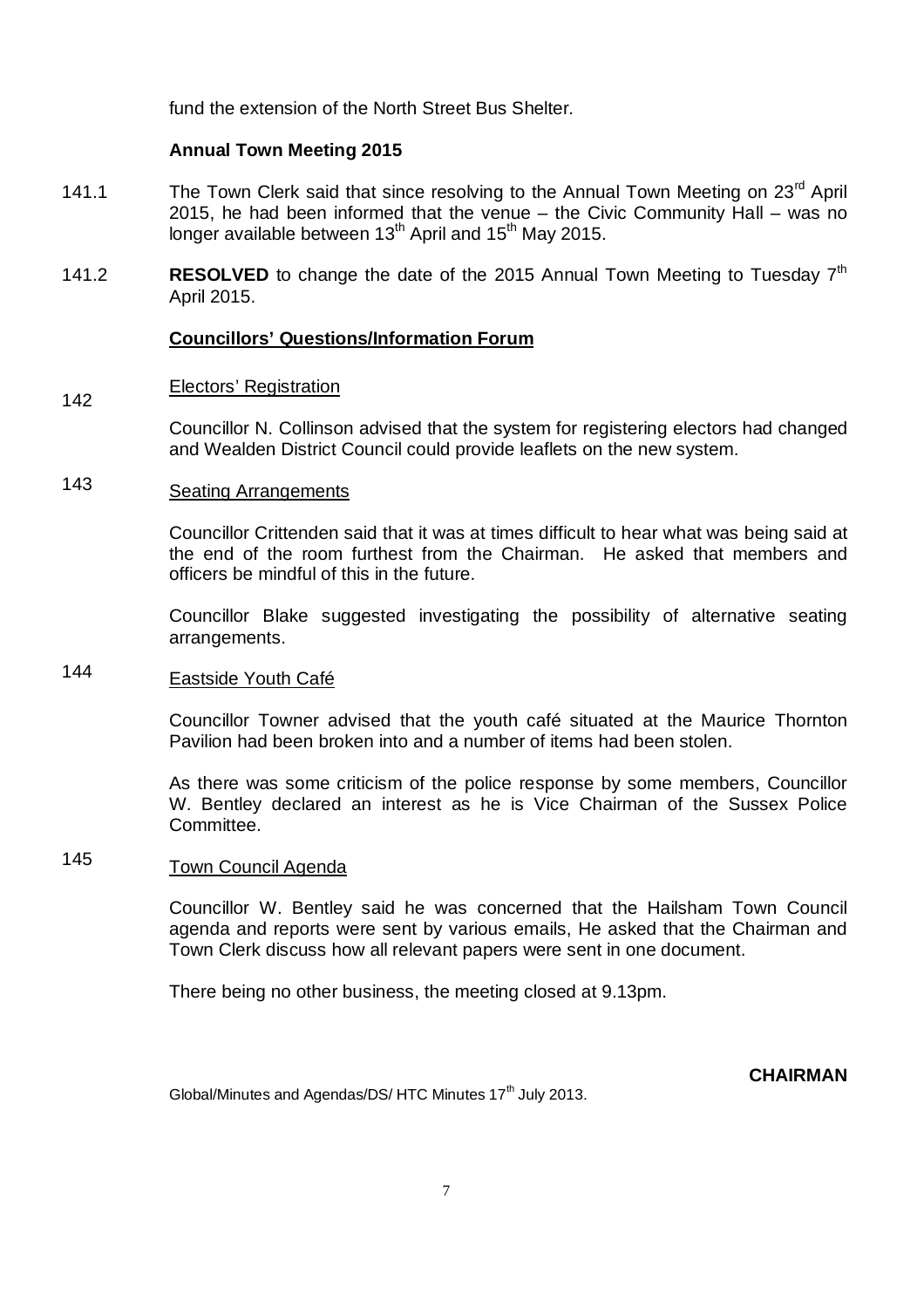| <b>Report to:</b> | <b>Hailsham Town Council</b> |
|-------------------|------------------------------|
|-------------------|------------------------------|

**Date: 23rd July 2013** 

**By: John Harrison, Town Clerk**

**Title of report: General Power of Competence**

# **PURPOSE:**

To consider the passing of a resolution that the council is now eligible to start using the General Power of Competence

# **BACKGROUND.**

The Government included the 'general power of competence' in the Localism Act 2011.

The intention was that local authorities would no longer have to identify a specific power in order to undertake activities

Previous to this, Parish and Town Councils could only undertake activity that they are allowed to do by statute. This means that before undertaking any activity, and in particular before spending money, members must be satisfied that the town council has the power under statute to do so

Parish and Town councils have many specific powers and there is also the general power in section 137 of the Local Government Act 1972 to spend up to a certain limit for 'purposes not otherwise authorised'. Since 2007 parish or town councils satisfying certain conditions have also had a 'power to promote wellbeing'. Despite the wide range of powers local authorities were always at risk of being challenged.

The general power of competence has replaced the power of well-being, which is no longer applicable to local authorities in England, including Town and Parish Councils.

# **CONSIDERATIONS.**

The General Power of Competence is the 'power to do anything that individuals generally may do'.

It is specifically stated that this includes things that are unlike anything else the local authority does, or unlike anything that other public bodies do. The authority can use the general power of competence inside or outside the parish and it need not show that the action benefits the authority or its area or its residents. There is no limit on expenditure under the general power of competence.

The general power cannot be used where the primary purpose of an activity is to raise money but it could be used to invest (subject to government guidance) in a company or a co-operative society where there may be an investment return.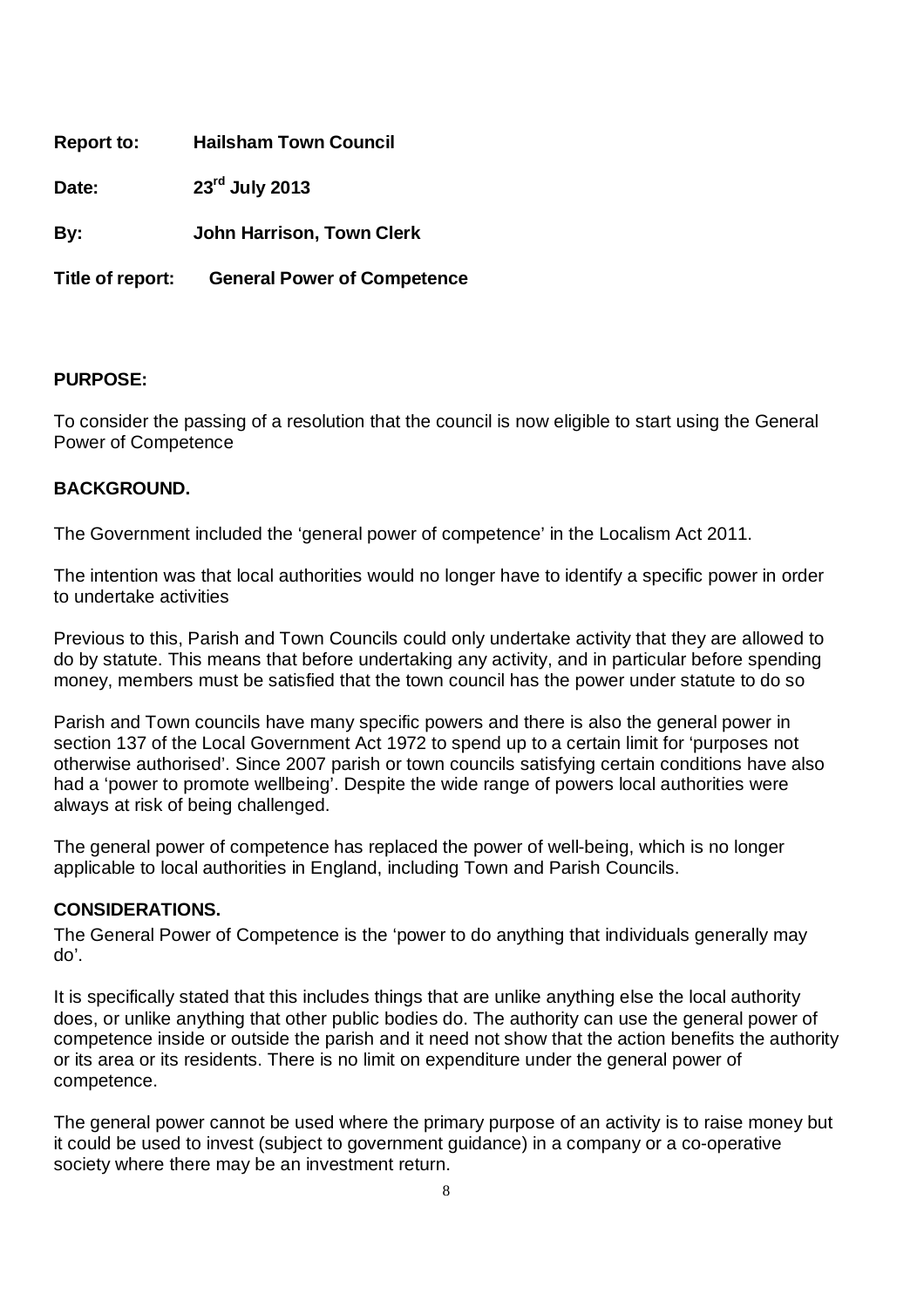Restrictions the council should consider before exercising the power are:

- *Relevant existing legislation –* (e.g. Employment and Health and Safety law).
- Restrictions applying to an overlapping power
- Existing procedural duties for regulating governance must be maintained (– for e.g. no delegation of authority to individual members)
- Existing statutory duties remain in place

Some examples of the sort of activities that might be undertaken under the general power could be:

- Running a community shop or post office
- Investing in a local co-operative society
- Setting up a company to provide a service such as a bus service
- Providing a grant to an individual, e.g. an Olympic athlete

The general power is available automatically to principal councils and only to 'eligible' parish councils. The conditions for eligibility are:

- The parish council must pass a resolution stating that it is eligible to use the general power
- When the council passes the resolution at least two thirds of the membership of the council must have been elected (i.e. not co-opted)
- The clerk must hold the Certificate in Local Council Administration (the recognised qualification for clerks) and must also pass the 2012 CiLCA module on the general power

There is no requirement for councillors to have been trained in the General Power of competence

Eligibility lasts until the next annual meeting of the council (May 2015) but can be renewed at that meeting provided the conditions are still satisfied.

Parish councils which are eligible to use the general power are no longer within the scope of section 137 so no separate record of section 137 expenditure need be kept.

Hailsham Town Council now satisfies all the conditions as:

- It has 23 out of 24 councillors elected
- The Town Clerk holds CiLCA
- The Town Clerk has passed the 2012 CiLCA module on the general power

The Council is asked to consider passing a resolution stating that it is eligible to use the General Power of Competence.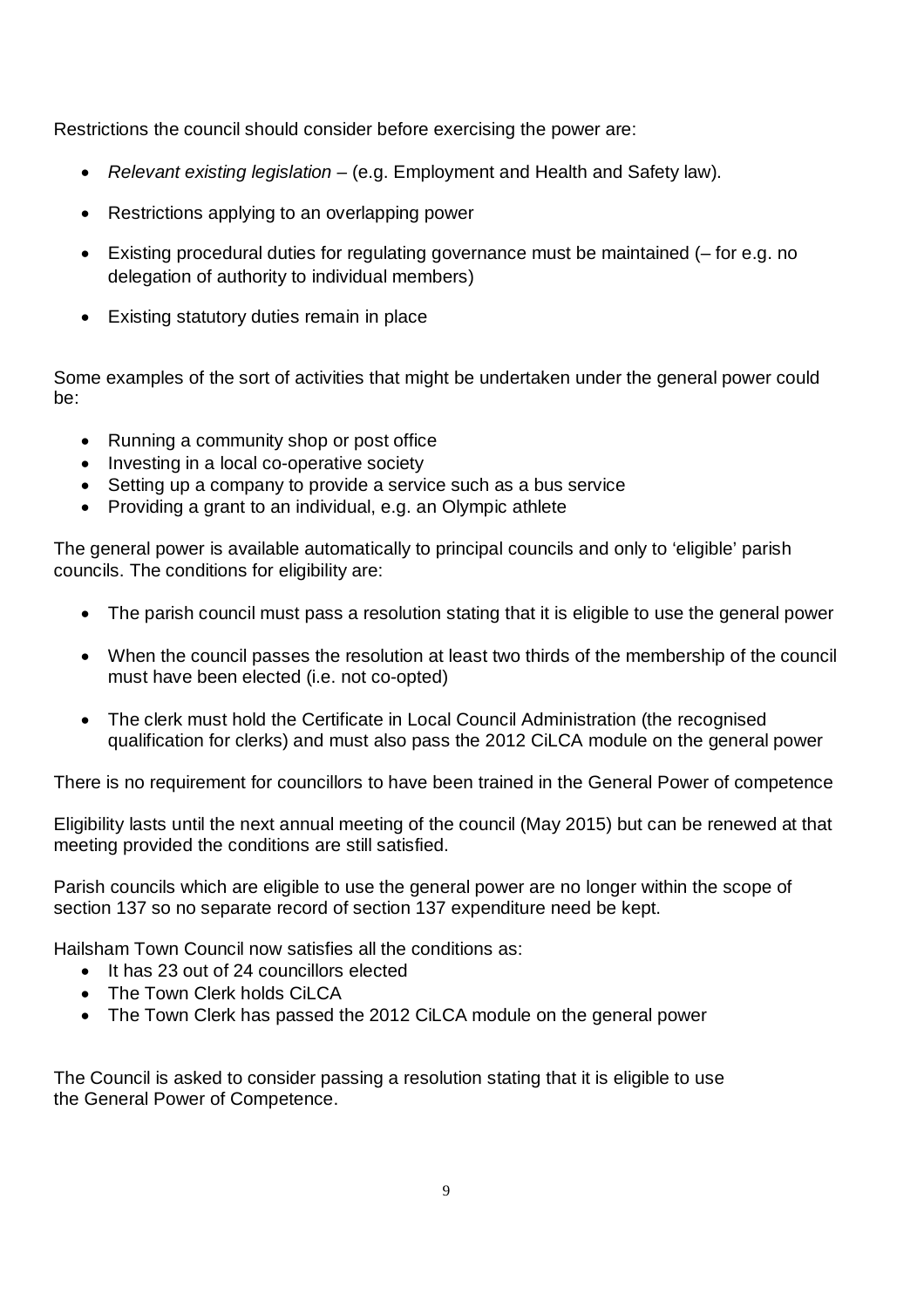| <b>Report to:</b>       | <b>Hailsham Town Council</b>                           |
|-------------------------|--------------------------------------------------------|
| Date:                   | 23rd July 2014                                         |
| By:                     | Mickey Caira – Deputy Town Clerk & Business Enterprise |
|                         | <b>Manager</b>                                         |
| <b>Title of Report:</b> | <b>Extension to North Street Bus Shelter</b>           |

# **PURPOSE**

To consider the funding of the extension to the existing bus shelter in North Street**.**

# **BACKGROUND**

Hailsham Town Council has previously resolved to take over ownership and responsibility for the bus shelter in North Street that was built as part of the Tesco development. Tesco have paid the agreed commuted sum of £5,000 to the Council via East Sussex County Council.

Taking into account the small size of the bus shelter in relation the ever rising numbers of bus passengers using the shelter the Council has been working with Tesco to extend the bus shelter to twice its current size.

On 21st November 2012 the Council resolved to use the £5,000 to pay for an extension to the bus shelter ( Minute Ref: HTC/12/6/231.2). Following initial consultation with Tesco, Wealden Planners and a local builder it was recognised that formal planning permission was required together with the production of plans and support from a structural engineer.

Planning permission has been granted by Wealden District Council and officers have obtained quotations from three local builders to extend the shelter as per the plans and requirements of the structural engineer.

# **FINANCIAL IMPLICATIONS**

Two of the quotations are around £12,000 and the third at £8,010. All these prices are above the £5,000 commuted sum and if the Council wants to commission the extension additional funding will be required.

The Council is holding a balance of £6,500 transport grant, that was received from the Focus DIY site for improvements to public transport in Hailsham. This fund could be used to finance the balance required to extend the bus shelter.

The Quotations received do not include any form of seating in the extended shelter and it is recommended that additional funds are allocated for this use.

# **RECOMMENDATIONS**

Council is asked to consider allocating up to £3,600 from the balance of the Transport Grant to part fund the extension of the North Street Bus Shelter.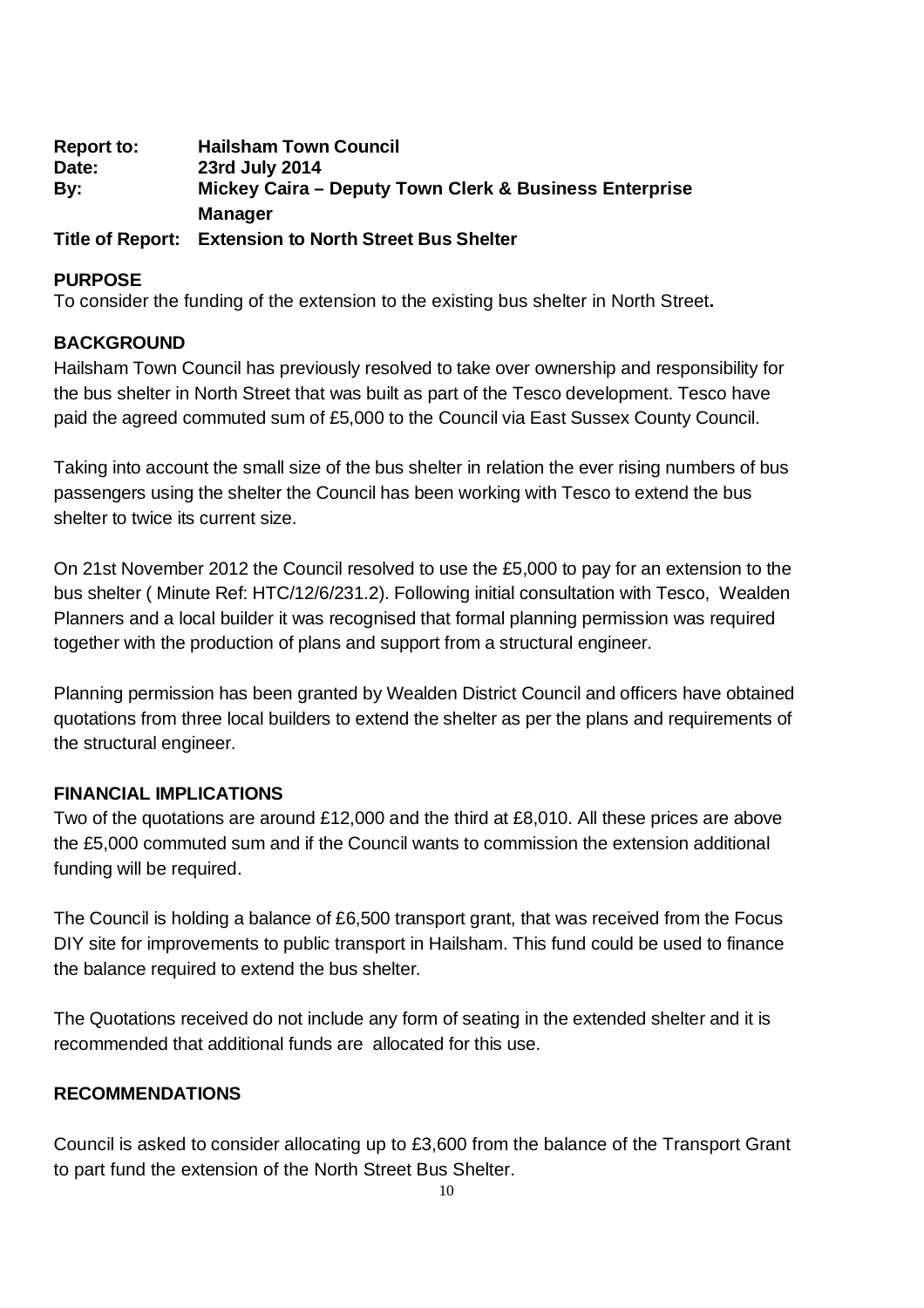| <b>Hailsham Town Council</b><br><b>Report to:</b> |
|---------------------------------------------------|
|---------------------------------------------------|

**Date: 23rd July 2013** 

**By: John Harrison, Town Clerk**

**Title of report: Four Market Square**

# **PURPOSE:**

To receive an update regarding the leasing of the Town Council owned property at Four Market Square

# **BACKGROUND.**

**At the meeting of the Town Council's Urgency procedures Committee on 29th April 2014 the committee resolved to lease the property to the current tenants Prospect Tree Health care (East) Ltd:** 

*The committee considered the Town Clerk's report detailing the offer made by Prospect Tree healthcare (East) Ltd to rent the vacant town council owned property at 4 Market Square.*

*The reasons for the very short notice the tenants were given to vacant their current property had been confirmed by the Town Clerk and acknowledged by the committee.* 

*The committee RESOLVED to accept the recommendation of the Town Clerk as follows:* 

*To allow the council to enter into a rental agreement and lease the vacant property to Prospect Tree Health Care (East), commencing on 1st May 2014.*

*To delegate to the Town Clerk the authority to agree the terms of any short term and longer term tenancy agreements, under the guidance of the council's solicitors.* 

*This is conditional on the Town Clerk also establishing some facts related to the tenant's previous circumstances.*

### **(Minute Ref UP/13/3/18.1-18.2)**

The property was leased to the tenants on a short-term (three month) lease initially, which was paid for in advance, on the understanding that a longer term lease (four years with a two year break clause) would be agreed during that three month period. The current lease therefore expires at the end of July 2014.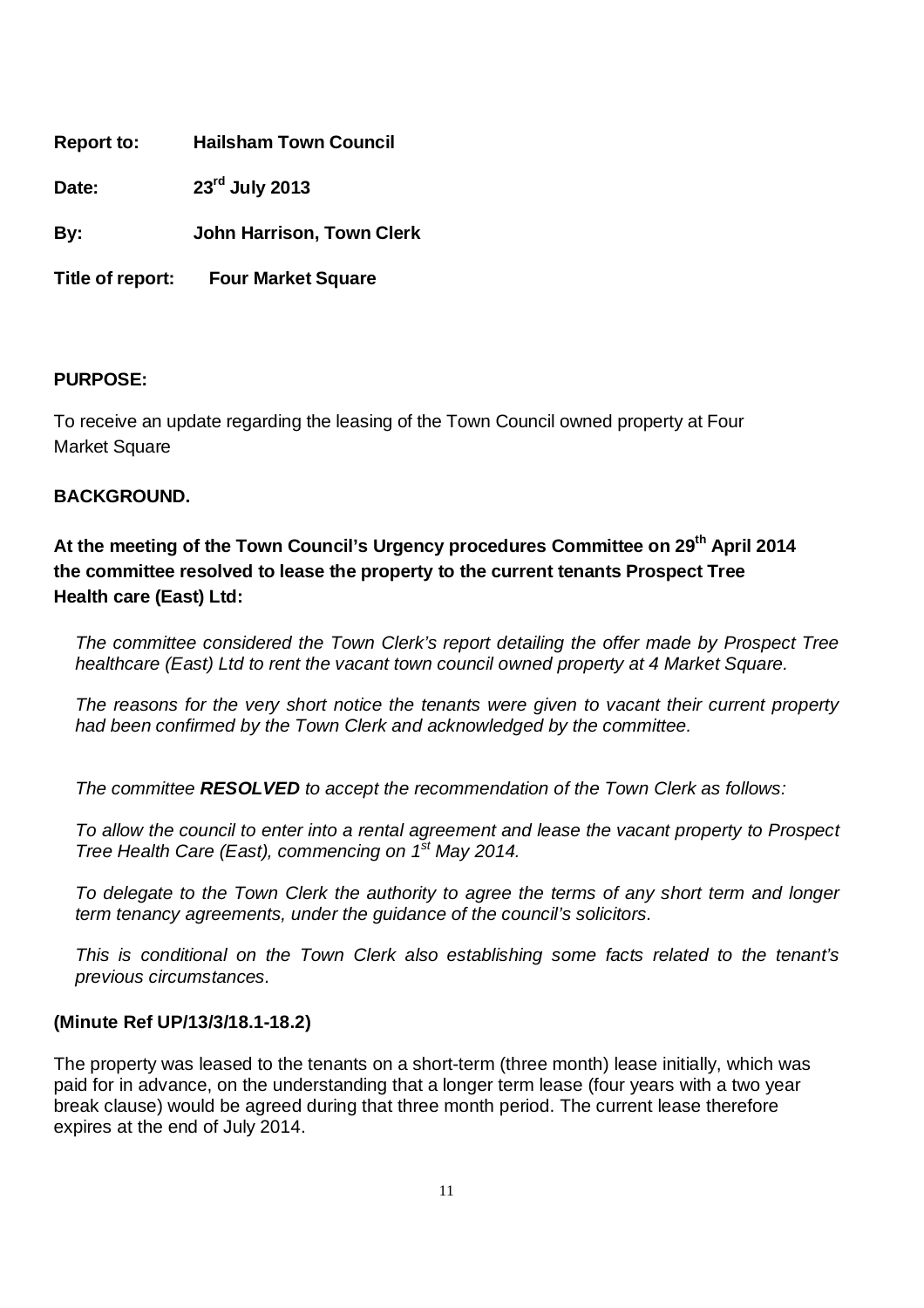The tenants informed the Town Clerk on  $15<sup>th</sup>$  July that they would not be able to take up a long term lease on the property due to the fact that the business will no longer be continuing. They have therefore requested an extension of the lease by just one month only, while they wind-up the business and transfer their existing clients to another agency.

# **CONSIDERATIONS.**

The tenants have advised that they are prepared to pay in advance for the one month lease extension and will also pay all resulting legal costs for this change.

### **Council is recommended to resolve:**

- 1. That the short-term lease is extended by one month for existing tenants on the condition that the rent and resulting legal costs are paid for in advance.
- 2. To delegate authority to the Town Clerk to market the property through a local commercial letting agent with a view to securing a long-term tenant for the property.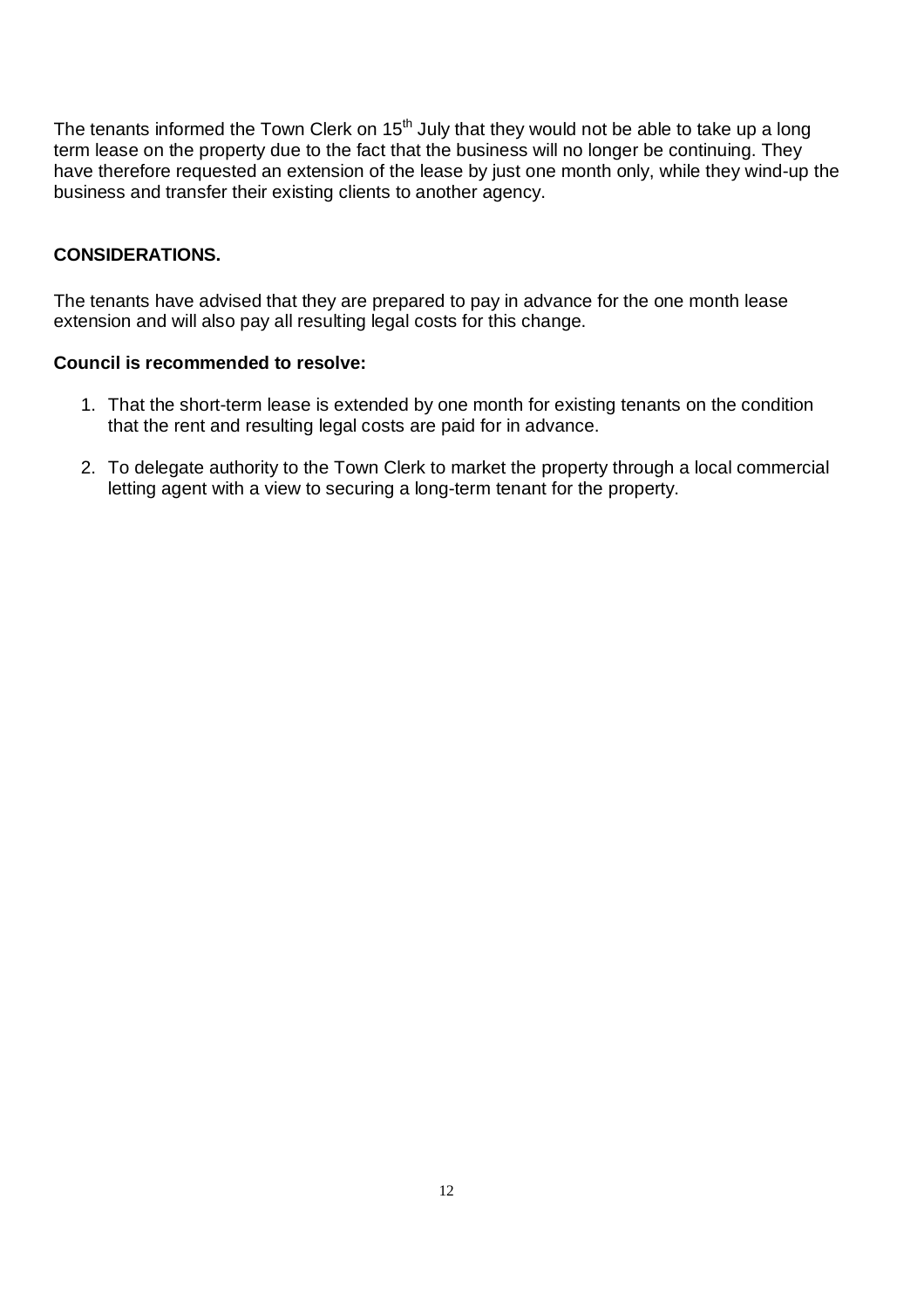| <b>Report to:</b> | <b>Hailsham Town Council</b>     |
|-------------------|----------------------------------|
| Date:             | 23rd July 2013                   |
| By:               | <b>John Harrison, Town Clerk</b> |

**Title of report: Annual Town Meeting 2015**

# **PURPOSE:**

To consider the necessity of changing the date or venue for the Annual Town Meeting in 2015.

# **BACKGROUND.**

During the Annual Town Council Meeting on 28<sup>th</sup> May 2014, the council resolved to provisionally agree to the suggested dates for committee and council meetings, on the condition that they could be changed with the committee's consent. This therefore included an agreement to hold the Annual Town Meeting in 2015 on 23rd April 2015.

# **(Minute Ref HTCAM14/112)**

# **Meeting dates 2014-2015**

*RESOLVED to approve the schedule of meeting dates as circulated with the agenda and as Appendix HTC/AM/14/\*\*\*A to these minutes on the proviso that committees can change their dates at any time in the year subject to clerk's availability and the committee's recommendation.*

The Civic Community Hall had been booked in advance for this date

On Thursday 29<sup>th</sup> May 2014 (the day after the Annual Council meeting) the Town Clerk received an email advising that the Civic Community Hall was not available between 13 April 2015 and 15 May 2015 due to the elections.

The Town Clerk has therefore booked the Civic Community Hall for the alternative dates of Tuesday 7<sup>th</sup> and Thursday 9<sup>th</sup> April. (The only dates it was available were 2nd, 6th, 7th or 9th April and 19th or 27th May).

# **CONSIDERATIONS.**